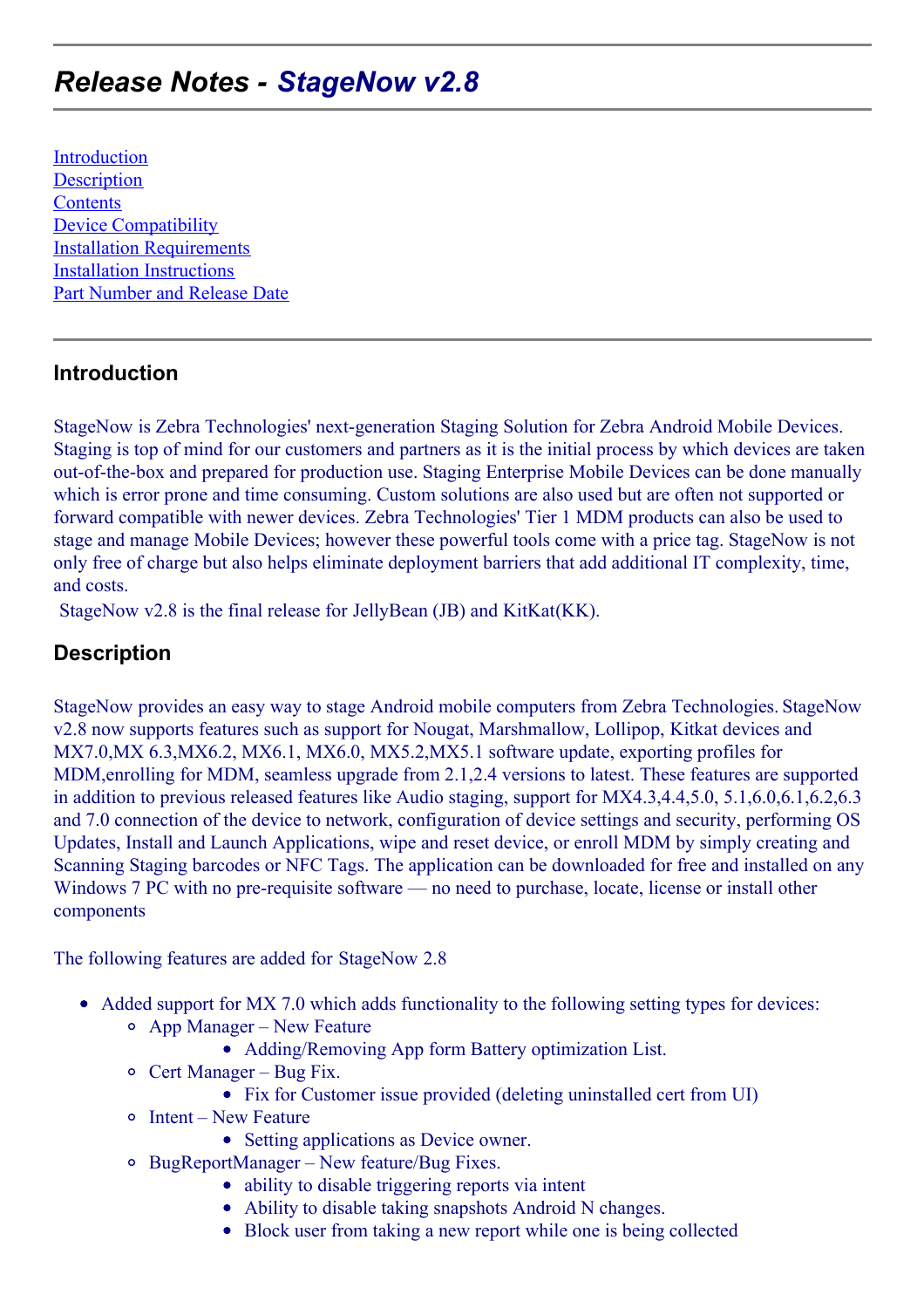- Cellular Manager Bug Fix
	- Gracefully handle invalid OSX version in CellularMgr CSP: reject only those parameters that depend on OSX
	- Improve error handling for SIM selection and CellularData... parameters
- Wifi Manager New Feature
	- 802.11ac implementation and 802.11n Implementation
	- 802.11ac, 802.11n parameters are added in advanced parameters
- File Manager New Feature
	- HTTPS support.
- License Manager-Bug fixes
	- Sensitive information is not getting logged.
- Analytics Manager Support for "N" Device.
- Bluetooth Manager New Feature
	- Provided support for admin to add new silent pairing rule by providing just the name of the remote Bluetooth device.
- fix for upgrade from 2.5 to 2.8

.

• Audio gain fix for Frenzy by ZVC.

#### <span id="page-1-0"></span>**Contents**

StageNow V2.8 Release consists of the deliverables listed below:

| Deliverables                               | Details                        |
|--------------------------------------------|--------------------------------|
| staging solution signed.2.8.exe            | StageNow v2.8 Tool Installable |
| ReleaseNotes-StageNow-<br>$\vert 2.8.$ htm | StageNow v2.8 Release Notes    |
| StagingInstallGuide V2.8.pdf               | StageNow v2.8 Install Guide    |

### <span id="page-1-1"></span>**Device Compatibility**

StageNow v2.8 supports most of the Zebra Android devices (with Jelly Bean , KitKat, Lollipop and Marshmallow).

StageNow v2.8 is certified on the following devices:

| <b>Device</b>             | <b>Operating System</b>              |
|---------------------------|--------------------------------------|
| <b>TC70(NonRebranded)</b> | <b>Android KitKat</b>                |
| <b>ITC55</b>              | <b>Android KitKat and Jelly Bean</b> |
|                           |                                      |